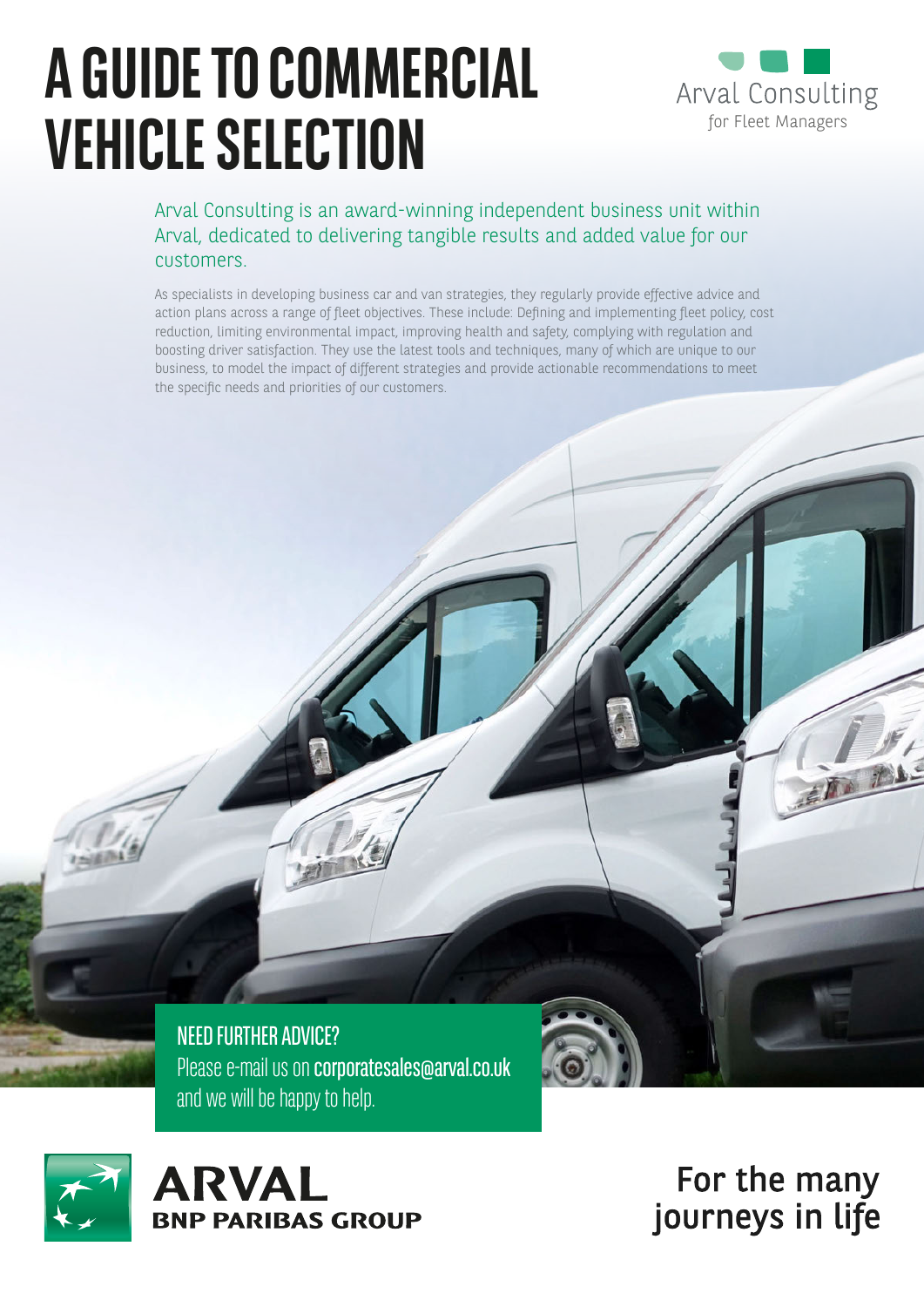## **Selecting the right vehicle**

#### Selecting the right vehicle for the job in hand is important, but with so many options it can be a challenging and daunting task.

Selecting the wrong vehicle is likely to have a negative impact on your business operations. For example:

#### **Too small Too big**



Selecting a vehicle that is undersized will impact vehicle and driver performance. It might also result in the vehicle being overloaded and/or the driver needing to take more trips to complete the job. Ultimately, selecting a vehicle that is too small may create the need for more vehicles than are strictly necessary.



Conversely, selecting a vehicle that is oversized will have a direct impact on the cost of your operation. Larger vehicles generally cost more from the outset and are less economical, resulting in higher fuel bills and a larger than necessary carbon footprint.

It's critical that you have a clear idea of both what you need the vehicle to do, and what you need it to carry. We would recommend you consider the following points with considering suitable vehicles:



Load length



Load height



Payload



#### Drivetrain

The following information has been provided to assist you with the above and will guide you towards selecting the most cost effective and efficient vehicle.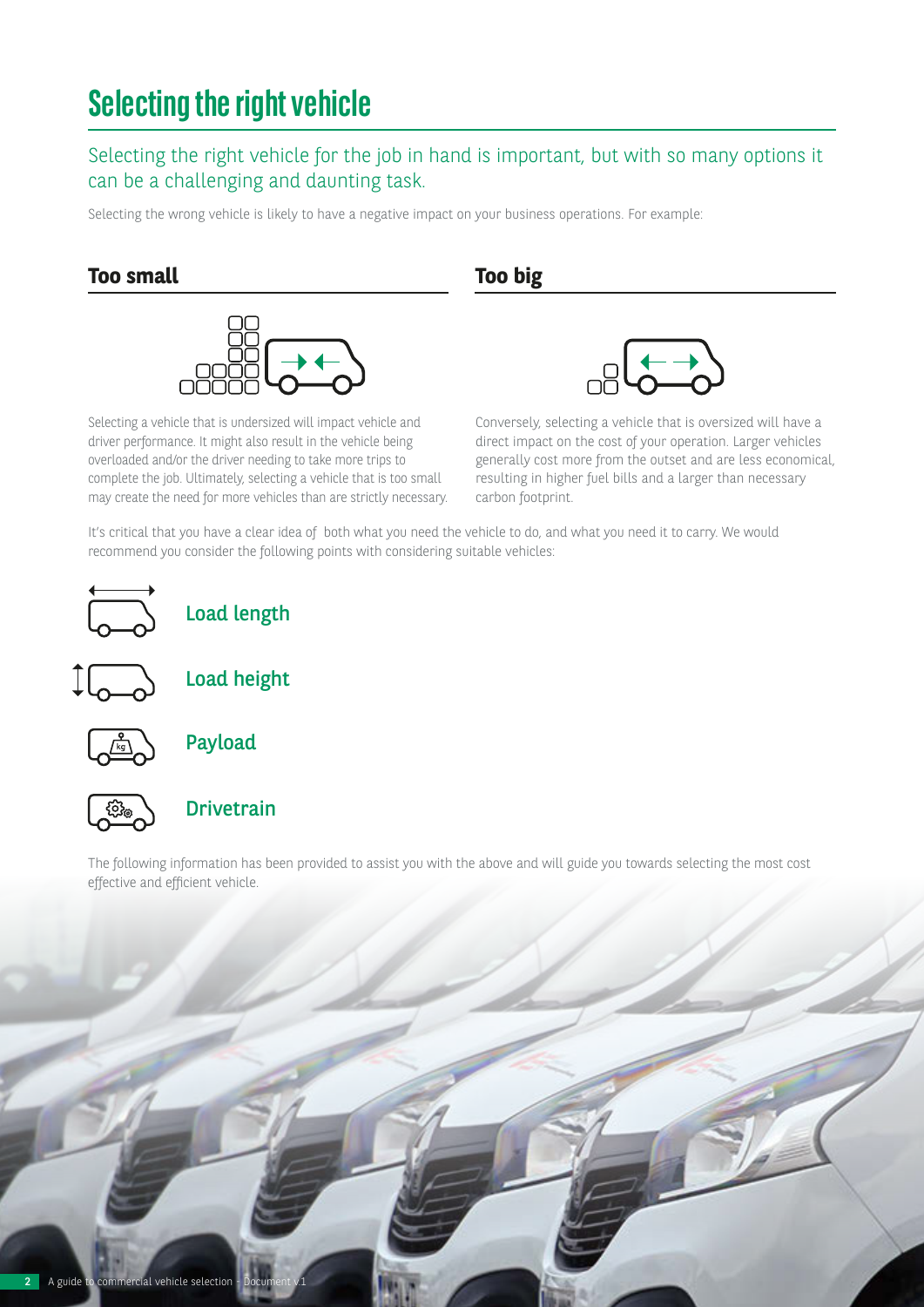



## **Selecting the load length**

#### **How do I calculate my load length?**

To determine a vehicles' load length requirements, operators must consider the following:

- **1.** Quantity of cargo
- **2.** Size of cargo

Consider how these points apply to your vehicle:

#### **A.** What is the single largest item transported in the vehicle?

E.g. for a Housing Association this might be an 8x4 ft. sheet of plaster board.

#### **B.** How frequently is the largest item transported?

E.g. if the item in mind is required once a week, could it be delivered directly to site via a courier? If feasible, repeat the process and identify the next largest item.

#### **C.** Could the item in mind be stored on the roof of the vehicle in transit?

E.g. this could result in a cost saving as you might be able to reduce the size of the vehicle. If feasible, repeat the process and identify the next largest item.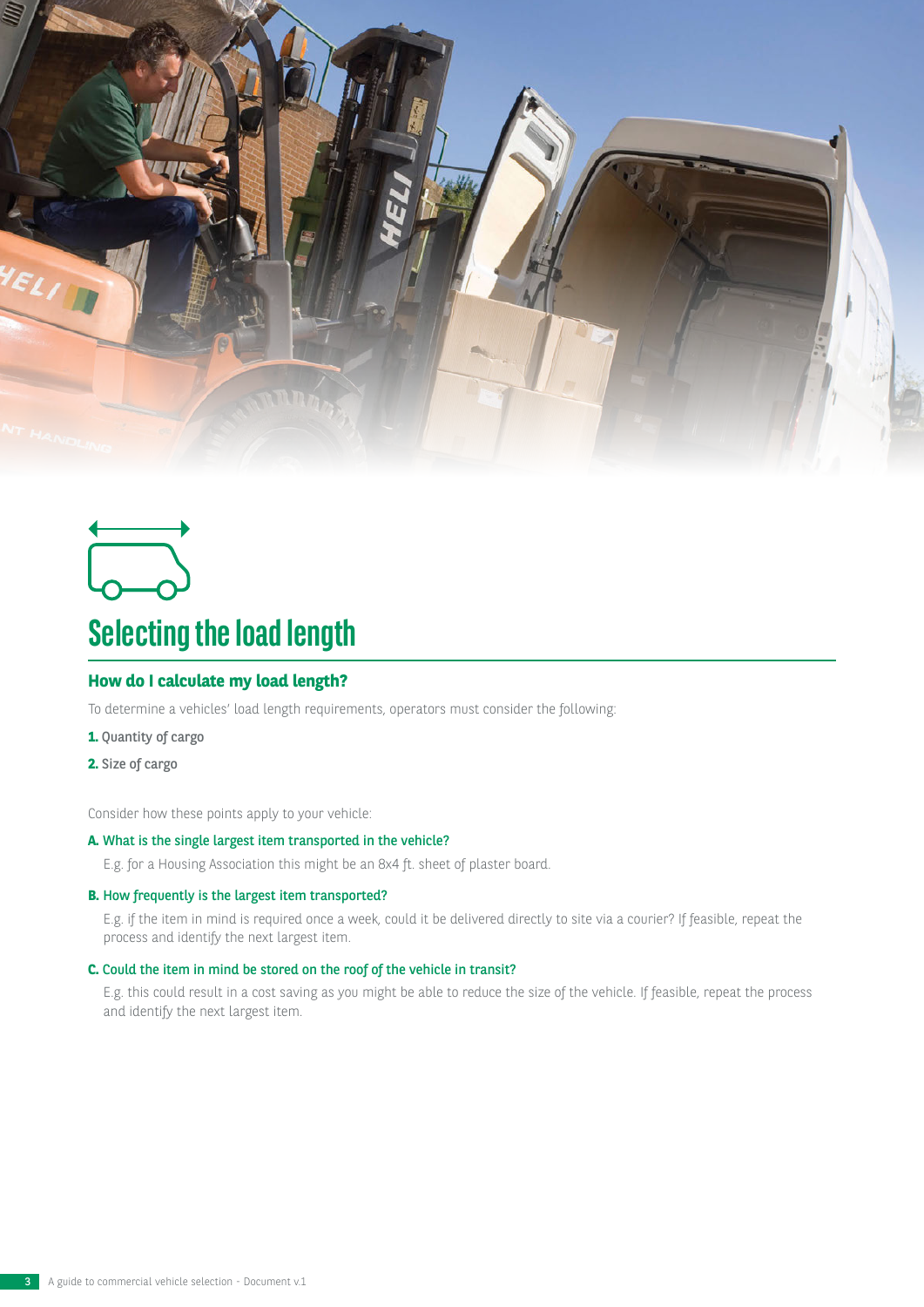

## $\mathcal{L}_{\mathbf{0}-\mathbf{0}}$ **Load height**

#### **How do I calculate my load height?**

To determine a vehicles' load height requirements, operators must consider the following:

- **1.** How an operative(s) is expected to interact with the vehicle
- **2.** The areas in which the vehicle is expected to operate
- **3.** The size and quantity of cargo

Consider how these points apply to your vehicle:

#### **A.** Are operatives required to carry out duties from within the vehicle?

A vehicles' internal roof height should be adequate to allow an operative to stand comfortably for long periods of time.

#### **B.** Are operatives required to access roof mounted cargo?

It would be extremely difficult for an operative to safely access roof equipment installed to a large vehicle. Without proper consideration and the necessary controls, this would be a hazardous task, posing significant risk to both the driver and operator.

#### **C.** Do vehicles operate, or are likely to operate, in areas with height restrictions?

Working height restrictions could prevent vehicles from accessing multi-story car park and underground facilities. If operatives are expected to work in urban areas, this could very easily result in an impairment or inability to perform duties.

#### **D.** How frequently is the largest item transported?

E.g. if the item in mind is required once a week, could it be delivered directly to site via a courier? If feasible, repeat the process and identify the next largest item.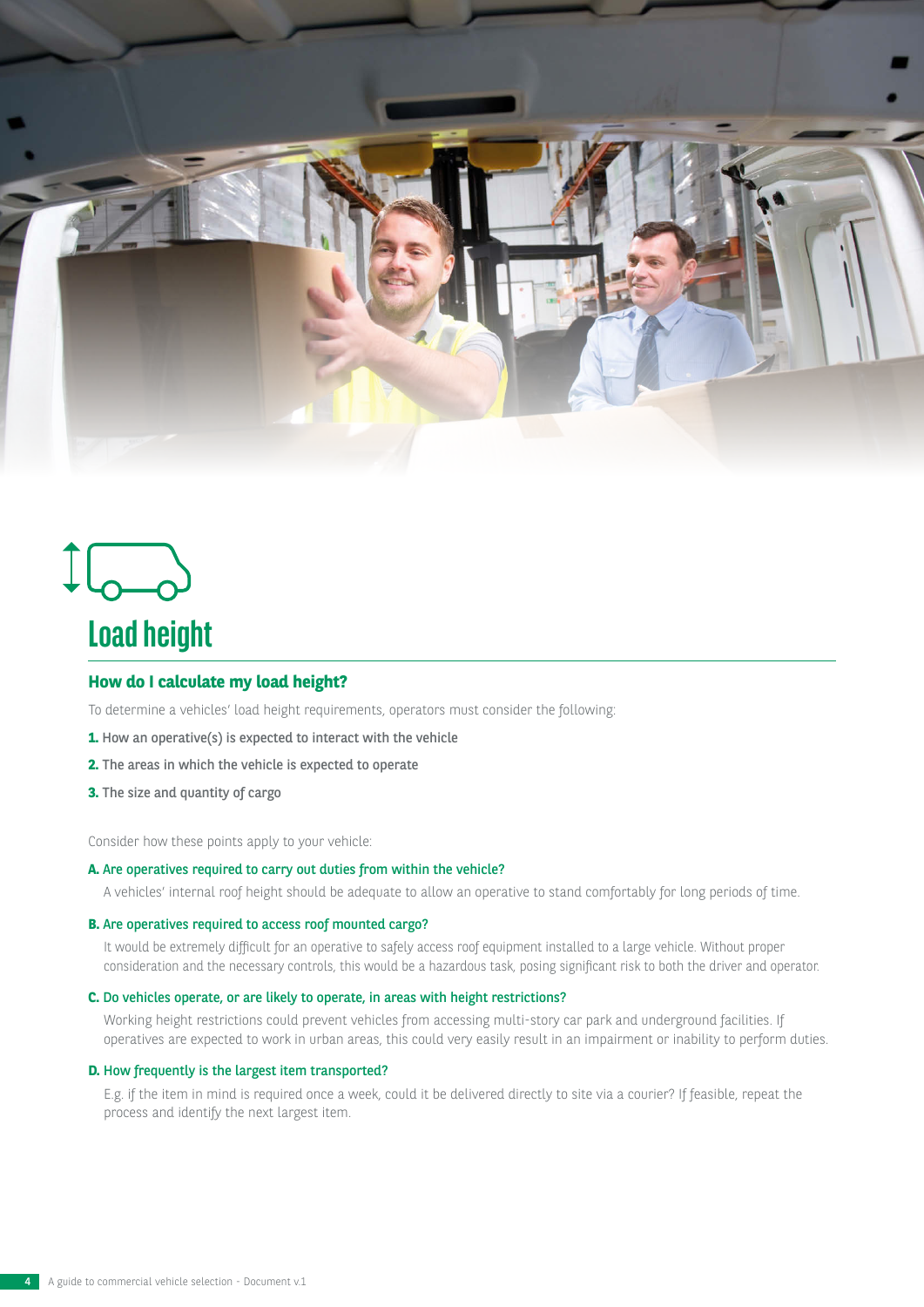



### **Selecting the payload**

#### As a van operator, it is essential that you are aware of the maximum weight limits of the vehicle.

It's generally acknowledged that this can be a confusing area with some operators incorrectly being led to believe that the gross vehicle weight refers to the weight allowed to be carried on the vehicle and as such mistaking this value for the vehicles payload.

#### **How do I calculate my payload?**

The advice in calculating how much a vehicle can carry is to weigh the vehicle with driver(s), full fuel tank and equipment that would normally be carried on the vehicle. Deduct this weight from the vehicles gross vehicle weight (GVW) and the balance represents the maximum weight the vehicle can legally carry.

The maximum gross vehicle weight (GVW) refers to the maximum permissible weight of a vehicle. It refers to the weight of the empty vehicle (inclusive of driver, passenger(s), plus fluids, fuel and all cargo. The vehicles GVW will be listed in the manufacturer technical brochure and it is usually shown on a plate or sticker fitted to the vehicle.

The unladen weight of a vehicle is the weight of the vehicle, exclusive of goods and fuel. This is inclusive of the body and all parts necessary for ordinary use of the vehicle, or vehicle with a trailer when working on the road.

#### **Let's take a sample vehicle:**

| <b>Gross Vehicle Weight</b>                                   | 3,500 <sub>Kgs</sub> |
|---------------------------------------------------------------|----------------------|
| Unladen Weight                                                | 1,800 Kgs            |
| Weight of driver & passenger<br>(assume 85 Kgs each)          | 170Kgs               |
| Weight of fuel tank of fuel<br>$(100$ litres = 1Kg per litre) | 100Kgs               |
| Load that can be carried (Payload)                            | <b>1,430Kgs</b>      |

In this example the payload appears to allow 1,430Kgs to be carried, but it is sensible to allow a contingency for cargo that has not been accounted for. If using the method of payload calculation shown above, it is recommended that you reduce by 5-7%.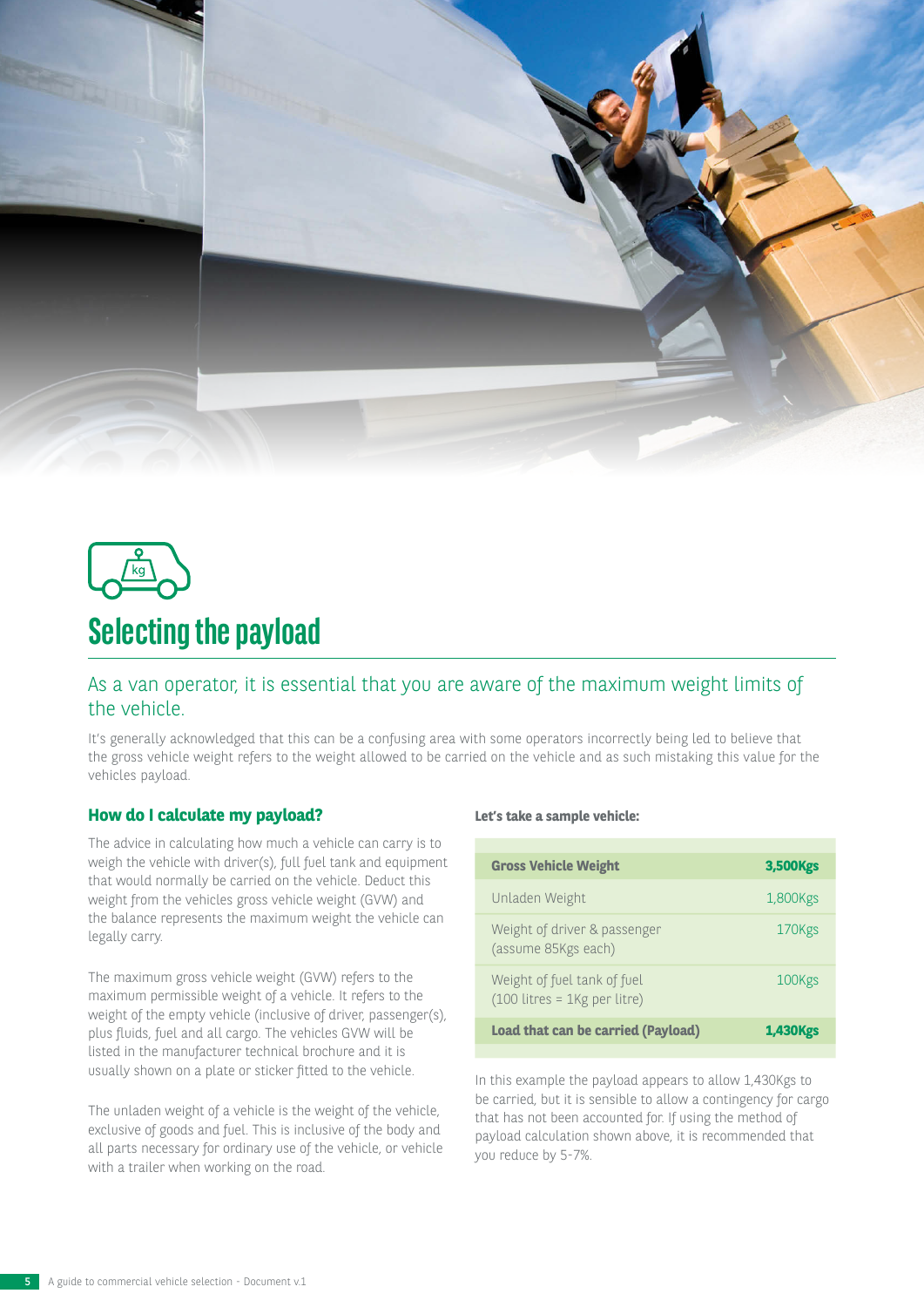

#### **How do I calculate my drivetrain?**

The drivetrain is the mechanism via which power from the engine is delivered to the wheels. Essentially, there are three common drivetrains available:



the front wheels. They are the most commonly specified drivetrain, suited to vehicles that transport lightmedium loads. When compared to their RWD and AWD counter parts, FWD systems are a cost effective capital purchase and typically consume c. 5% less fuel. FWD vehicles are the most commonly used drive train.

rear wheels and are better suited to vehicles transporting heavy cargos, or vehicles required to frequently tow.

**AWD** systems are ideal for harsher climates and terrains. The power is directed to all four wheels, giving better traction on rough or slippery terrain.

Selecting the right drive train is critical as incorrect selection is likely to have a significant impact on both the driver and vehicle performance. For example:

- A. Using an FWD vehicle to tow heavy loads will have a noticeable impact on vehicle performance and will put excessive strain on the engine and transmission. It will also increase fuel consumption as the engine will have to work much harder to move the load.
- **B.** Using an RWD or AWD to transport light-medium loads on public highways will not impact on the vehicles physical performance. However, the vehicle itself is likely to cost more than the FWD counterpart and typically consume 5%+ more fuel.

To assist you in making the correct choice based on the vehicles usage consider the following for each type of vehicle on fleet:

| <b>Vehicle usage</b>                                                                                    | <b>Drivetrain</b> |
|---------------------------------------------------------------------------------------------------------|-------------------|
| The vehicle operates solely on the public highways and does not go off road                             | <b>FWD</b>        |
| The vehicle transports heavy cargo over the rear axle, putting the rear axle weight close to max weight | <b>RWD</b>        |
| The vehicle tows infrequently at low loads that are less than 60% of the allowance                      | FWD / RWD         |
| The vehicle tows frequently at high and variable loads                                                  | <b>RWD</b>        |
| The vehicle operates off-road                                                                           | AWD               |
| If the vehicle operates off-road, and is required to tow                                                | AWD               |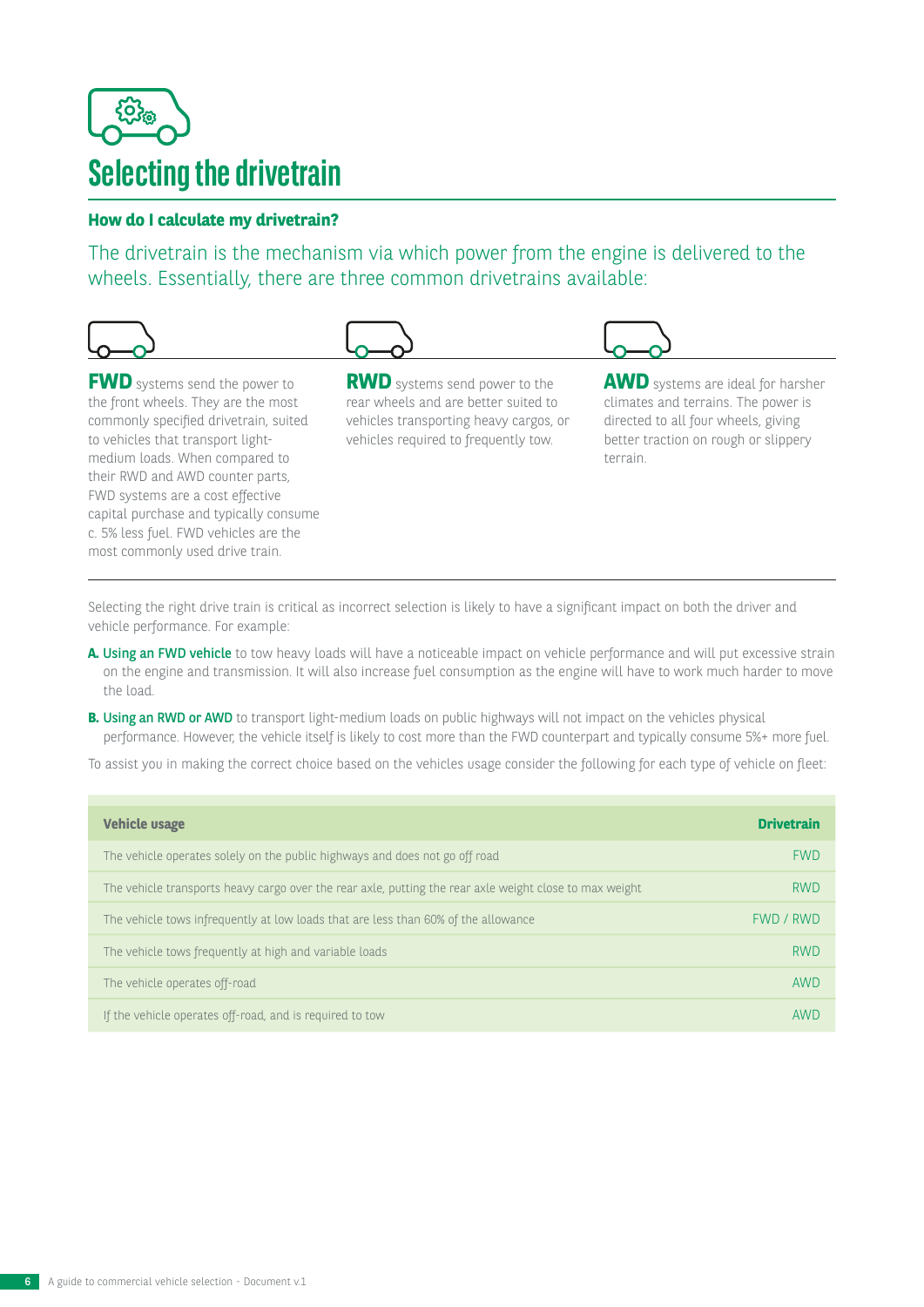

#### Based on the previous sections, you will now have an improved understanding of your vehicle requirements.

With so many makes, models and variants available, selecting the right vehicle can still be a daunting task.

The table below can be used to help guide you towards the most appropriate vehicle.



#### **Car Derived Van (CDV)**

| <b>Load height</b> | Up to 920mm  |
|--------------------|--------------|
| <b>Load length</b> | Up to 1300mm |
| <b>Payload</b>     | Up to 550kg  |
| <b>Drivetrain</b>  | <b>FWD</b>   |

#### **Small Van**

| <b>Load height</b> | Up to 1500mm |
|--------------------|--------------|
| <b>Load length</b> | Up to 2100mm |
| <b>Payload</b>     | Up to 1000kg |
| <b>Drivetrain</b>  | <b>FWD</b>   |

#### **Medium Van**



#### **Large Van**



| <b>Load height</b> | Up to 2170mm                           |
|--------------------|----------------------------------------|
| <b>Load length</b> | Up to 4700mm                           |
| <b>Payload</b>     | <b>Up to 1640kg</b>                    |
| <b>Drivetrain</b>  | <b>AWD</b><br><b>RWD</b><br><b>FWD</b> |

#### **Utility (4x4)**



| <b>Load height</b> | N/A                                    |
|--------------------|----------------------------------------|
| <b>Load length</b> | Up to 2350mm                           |
| <b>Payload</b>     | Up to 1340kg                           |
| <b>Drivetrain</b>  | <b>AWD</b><br><b>RWD</b><br><b>FWD</b> |